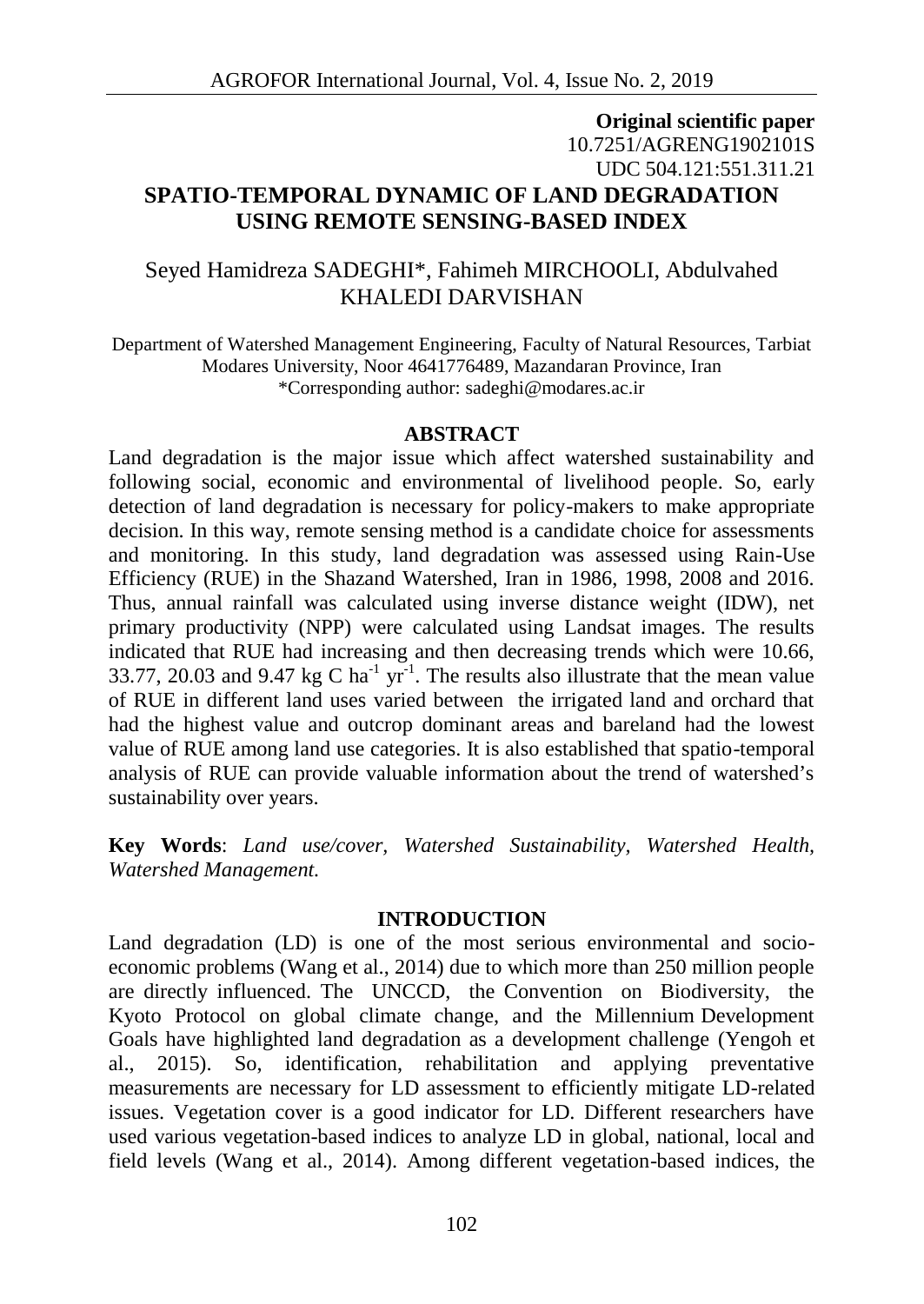Normalized Difference Vegetation Index (NDVI) is one of the most effective indicator for monitoring watershed health, watershed sustainability and LD (Li et al., 2015). By considering that climatic conditions affect NDVI, so exploring the relationship between NDVI and precipitation is a helpful manner to mirror LD. Accordingly, Rain Use Efficiency (RUE) which is defined as the ratio between Net Primary Production (NPP) and rainfall (Vermeire et al., 2009), is a useful indicator for land degradation and vegetation cover (Fensholt et al., 2013) reflecting the ecosystem functioning and structure.

RUE in unhealthy watersheds are more than that of degraded one with the similar rainfall. It is due to more runoff generation and less biomass production in degraded watersheds (Wessels et al., 2007). There is a strong relation between rainfall and RUE in that increasing and decreasing of RUE may be in the result of rainfall increasing and decreasing. However, this positive relation doesn't exist in all region because RUE is controlled by several factors such as vegetation composition, soil condition and biogeochemical constraints (Bhandari et al., 2015). Hence, spatial pattern of RUE and effective factors are different from site to site (Jia et al., 2015). RUE is an appealing concept which is calculated by both remote sensing and ecological interpretation (Dardel et al., 2014; Huang and Xu, 2016; Liu et al., 2018). Many researchers consider Satellite images as an ideal technology for LD (Vermeire et al., 2009; Dan et al., 2018; Kundu et al., 2018). It provides conditions to analyze timely and high temporal frequencies in large areas (Wang et al., 2014). In this way, many researches have calculated NPP using vegetation indices particularly NDVI.

The present study has tried to investigate LD by analyzing the spatial and temporal dynamic of RUE in different year of 1986, 1998, 2008 and 2016. Furthermore, its relation with rainfall and in various land uses/covers were also assessed.

### **MATERIAL AND METHOD**

#### Study area

The Shanzand watershed is located in Markazi Province, Iran (49 4' to 49 52' E and 33 44' to 34 12' N) covering an area of 1,740  $\text{km}^2$ . The climate of the watershed is moderate semi-arid to cold semi-arid. The elevation varies between 1800 to 3300 m which resulted in spatial and temporal distribution of rainfall. The mean annual rainfall is 420 mm the mean annual temperature is 12 C (Hazbavi and Sadeghi, 2017). Farming was dominant in past decades. Whilst, land use change especially urban and industries development and orchard extension occurred after 1998 (Davudirad et al., 2016).

#### Land use classification

The land use maps of the Shazand watershed for 1986, 1998 and 2008 were extracted from existing researches (Davudirad et al., 2016) and for 2016 was developed using maximum likelihood method. Some eight land uses/ covers viz. bareland, dry farming, forest, irrigation farming, orchard, rangeland, residential and outcrops dominant areas were recognized.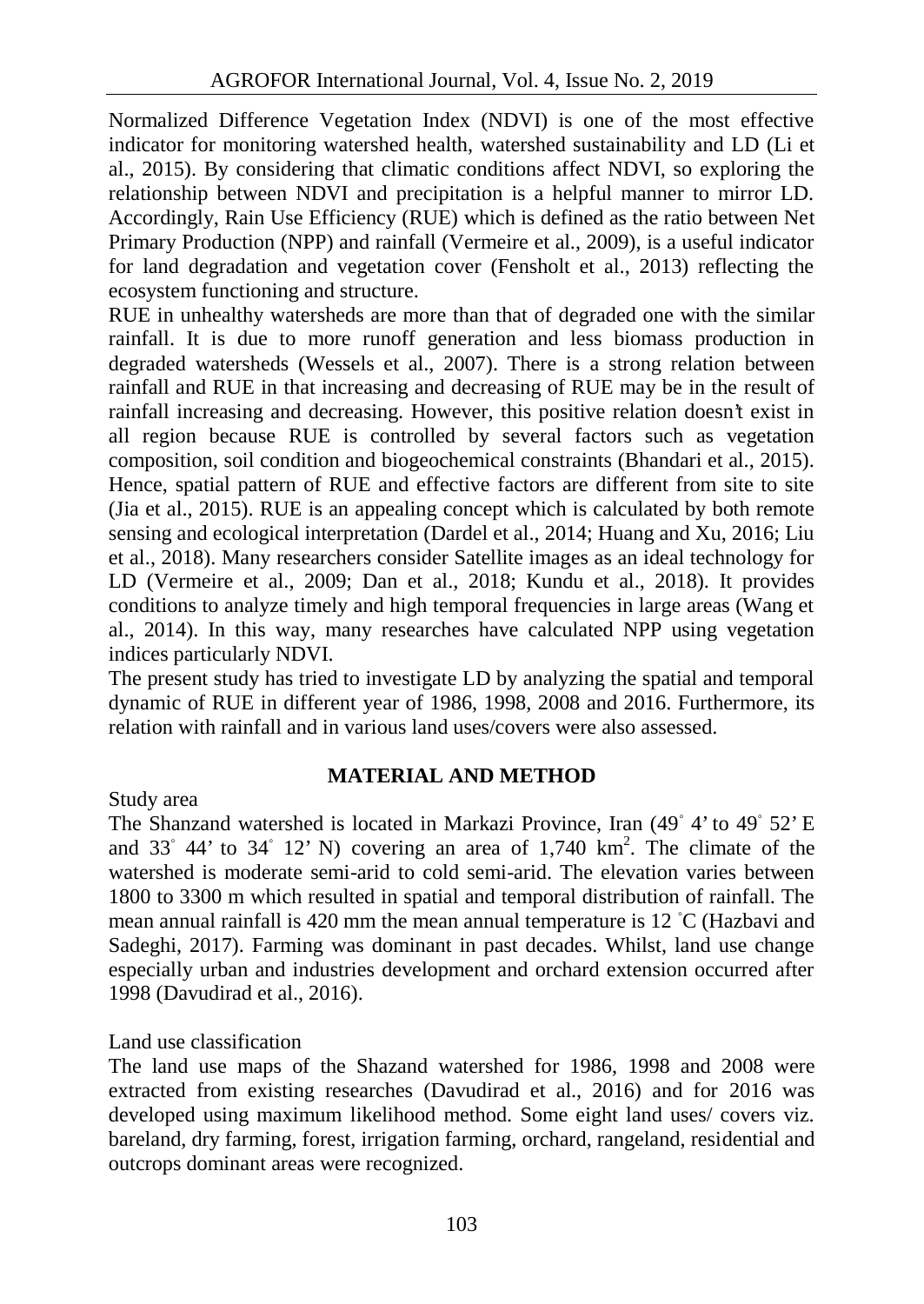RUE calculation

NPP and NDVI of MODIS products were downloaded for study area and their relationship was obtained. The monthly images of Landsat TM, ETM+ and OLI (1986, 1998, 2008 and 2016) were also collected. The necessary geo-referenced, radiometric and atmospheric corrections were performed and NDVI map was calculated to use for analyzing the relation between NDVI of Landsat and MODIS. Then NPP was calculated in 30 m using extracted equation. RUE was eventually calculated using following equations:

$$
RUE = \frac{NPP}{P}
$$

$$
(1) \quad
$$

where P is annual rainfall and NPP is net primary production.

The rainfall datasets of eight stations in and around the watershed were received from the Markazi Meteorological Bureau and averaged with the help of Inverse Distance Weighted (IDW) technique in ArcGIS 10.4.1 environment.

# **RESULT AND DISCUSSION**

#### Land use/cover maps

Based on methodology explained above, land uses/covers maps were developed for the study years as depicted in Fig. 1.



Figure 1. Land uses/covers maps for study node years in the Shazand Watershed, Iran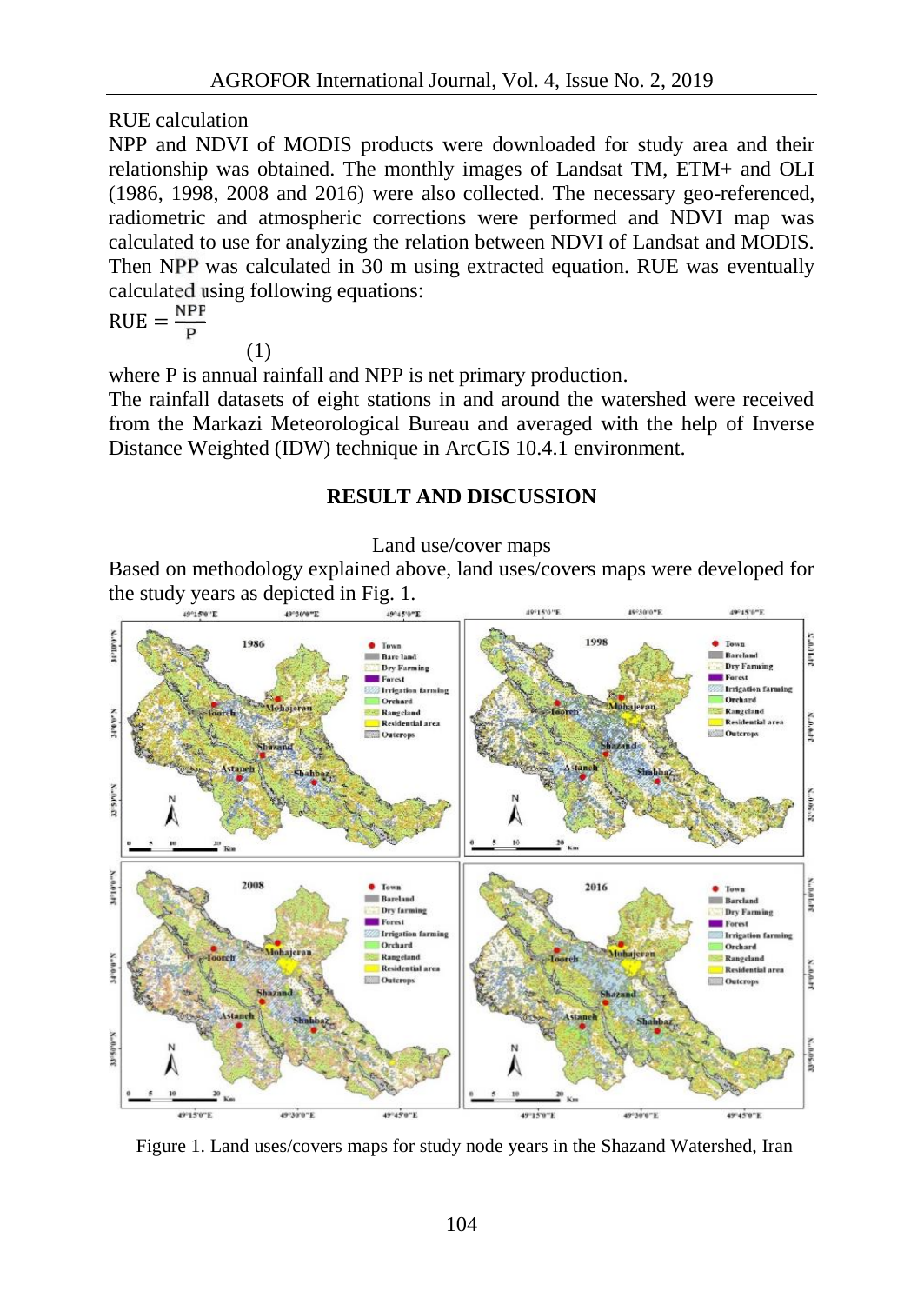Spatial and temporal variation of RUE

The spatial distributions of RUE for study node years of 1986, 1998, 2008 and 2016 with mean values of 10.66, 33.77, 20.03 and 9.47 kg C ha<sup>-1</sup> mm<sup>-1</sup> have been mapped in Fig.2. Fig. 3 shows that RUE value had an increasing trend until 2008 and then it decreased to the lowest value in 2016. It means the watershed function tended to be degraded and the vegetation ability to use water decreased in 2016. High values of RUE in 1998 and 2008 indicate a better condition of RUE and more efficiency of rainfall to produce vegetative biomass.

Annual rainfall for 1986, 1998, 2008 and 2016 as respective amount of 455.93, 458.41, 311.31 and 479.71 mm verified a negative relationship with RUE. So that, dry years and years followed by dry years had the high value of RUE. Inversely, wet years had the low value of RUE. This implied that others biotic and abiotic factors affect RUE to get access to maximum level of efficiency. This results is consistent with Huang and Xu (2016), Liu and Huang (2016), and Sun and Du (2017) that indicated a negative correlation between RUE and rainfall. Furthermore, this result agreed with Zhang et al. (2014) who concluded that rainfall variations in current- and previous-year affected RUE. However, they found a dry year preceded by a wet year resulted in the highest RUE. The results also verified fragile condition of the study watershed in viewpoint of LD as already reported by Davudirad et al. (2016) and Hazbavi and Sadeghi (2017), and Sadeghi and Hazbavi (2017).



Figure 2. Spatial pattern of rain use efficiency (RUE) in study years in the Shazand Watershed, Iran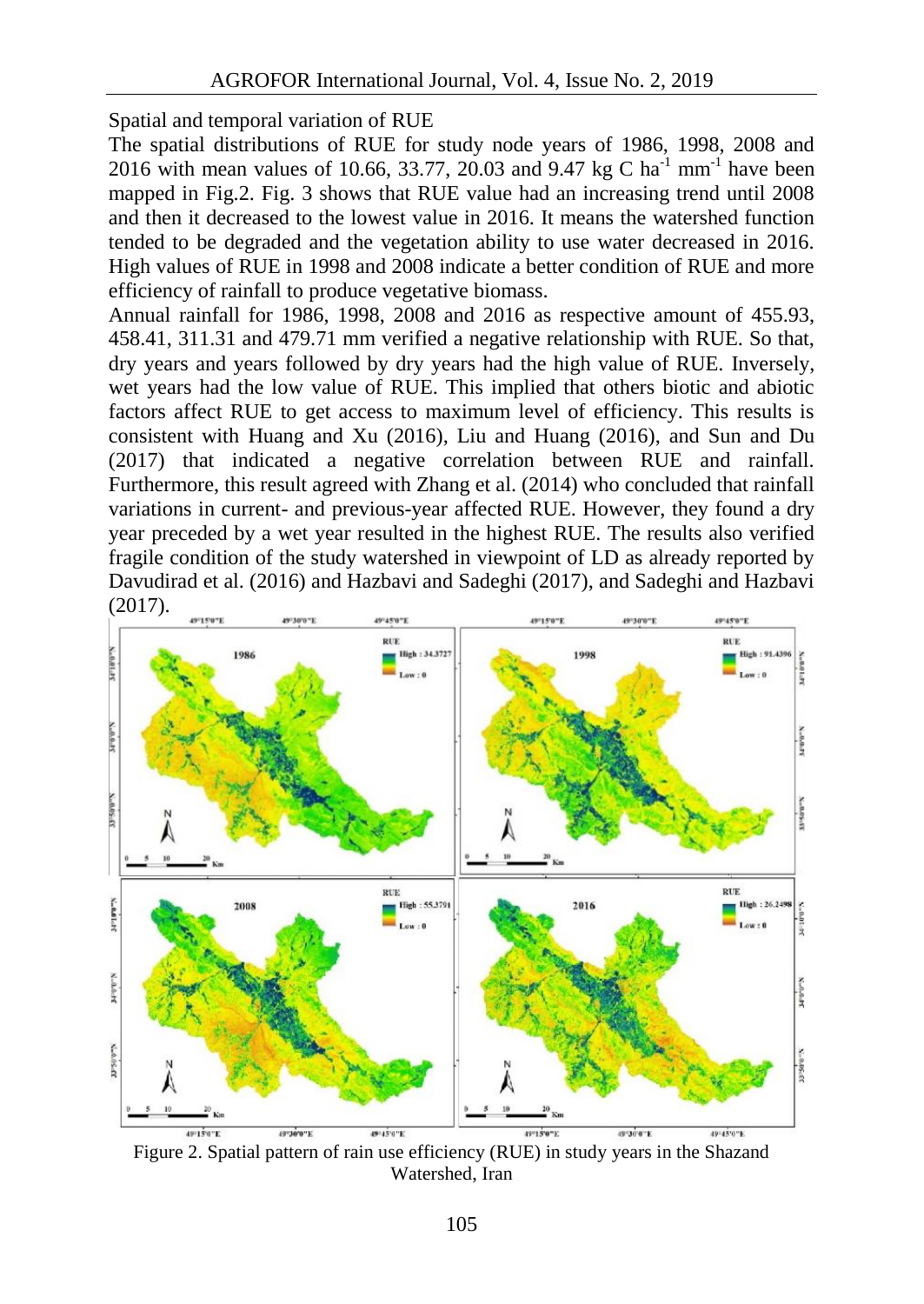Relationship between RUE and land use/cover

The relationship between RUE and land use/cover was investigated in study years to examine land degradation condition. Table 1 illustrates the mean value of RUE in different land uses. It can be seen that the irrigation lands and orchards had the highest value and outcrops dominant areas and sparse forest had the lowest value of RUE among land use categories in study years.

| Table 1. Rain use efficiencies in different and uses/covers from 1986 to 2016 in the |  |
|--------------------------------------------------------------------------------------|--|
| Shazand Watershed, Iran                                                              |  |

| Node | Rangeland | Dry     |         |       | Irrigation Orchard Residential Outcrops Bareland Sparse |          |       |        |
|------|-----------|---------|---------|-------|---------------------------------------------------------|----------|-------|--------|
| year |           | farming | farming |       |                                                         | dominant |       | Forest |
|      |           |         |         |       |                                                         | areas    |       |        |
| 1986 | 9.84      | 11.08   | 18.95   | 20.02 | 11.50                                                   | 9.00     | 9.71  | 7.44   |
| 1998 | 30.95     | 31.13   | 51.72   | 48.23 | 31.93                                                   | 28.21    | 29.15 | 32.42  |
| 2008 | 19.15     | 18.78   | 26.80   | 24.00 | 19.35                                                   | 17.19    | 18.10 | 14.46  |
| 2016 | 8.96      | 9.02    | 12.54   | 10.85 | 9.11                                                    | 8.12     | 8.40  | 8.69   |

### **CONCLUSION**

Monitoring and evaluating the watershed health is vital for proper watershed management and implementation of revitalization measures leading to the functional sustainability of the system. Identification of land degradation in low intensity or early stages help policy makers take restorative or preventative actions before its damages became worse. In this study, the dynamics of RUE was examined in the Shazand Watershed in relation to rainfall and land use/cover. The results showed that RUE variations are not solely controlled by the rainfall of the year under consideration. Furthermore, mean value of RUE in different land uses/covers were different so the irrigation land and orchard had the highest value and outcrops dominant areas and bareland had the lowest value of RUE. The result provided an important platform in watershed monitoring and decision-making. However, the further studies with comprehensive factors are needed to minutely investigating RUE evolution.

#### **REFERENCES**

- Bhandari, J., Pan, X., and Bijaya, G. C. (2015). Spatial and seasonal variation in rain use efficiency in semiarid grasslands of Inner Mongolia. Advances in Meteorology, 2015.
- Dardel, C., Kergoat, L., Hiernaux, P., Grippa, M., Mougin, E., Ciais, P., and Nguyen, C. C. (2014). Rain-use-efficiency: What it tells us about the conflicting Sahel greening and Sahelian paradox. Remote Sensing, 6(4), 3446-3474.
- Davudirad, A. A., Sadeghi, S. H., and Sadoddin, A. (2016). The impact of development plans on hydrological changes in the Shazand Watershed, Iran. Land degradation and development, 27(4), 1236-1244.
- Fensholt, R., Rasmussen, K., Kaspersen, P., Huber, S., Horion, S., and Swinnen, E. (2013). Assessing land degradation/recovery in the African Sahel from long-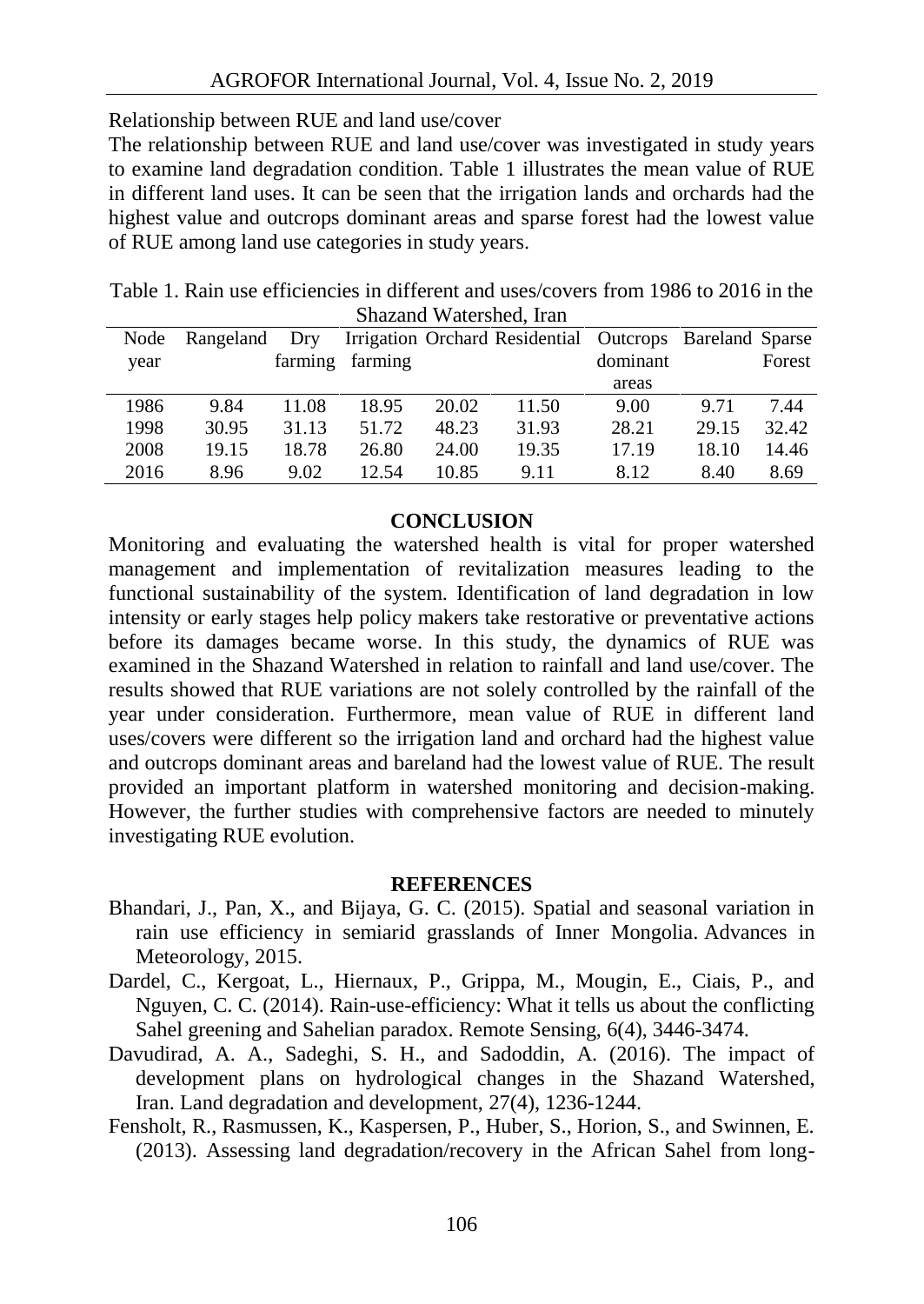term earth observation based primary productivity and precipitation relationships. Remote Sensing, 5(2), 664-686.

- Hazbavi, Z., and Sadeghi, S. H. R. (2017). Watershed health characterization using Reliability–Resilience–Vulnerability conceptual framework based on hydrological responses. Land Degradation and Development, 28(5), 1528-1537.
- Huang, F., and Xu, S. (2016). Spatio-temporal variations of rain-use efficiency in the West of Songliao Plain, China. Sustainability, 8(4), 308.
- Jia, X., Xie, B., Shao, M. A., and Zhao, C. (2015). Primary productivity and precipitation-use efficiency in temperate grassland in the Loess Plateau of China. PloS one, 10(8), e0135490.
- Kundu, A., Patel, N. R., Saha, S. K., and Dutta, D. (2018). Desertification in western Rajasthan (India): an assessment using remote sensing derived rain-use efficiency and residual trend methods. Natural Hazards, 86(1), 297-313.
- Li, H., Wei, X., and Zhou, H. (2015). Rain-use efficiency and NDVI-based assessment of karst ecosystem degradation or recovery: a case study in Guangxi, China. Environmental Earth Sciences, 74(2), 977-984.
- Liu, Z., and Huang, M. (2016). Assessing spatio-temporal variations of precipitation-use efficiency over Tibetan grasslands using MODIS and in-situ observations. Frontier in Earth Science. 10 (4): 784-793.
- Liu, D., Yu, C., and Zhao, F. (2018). Response of the water use efficiency of natural vegetation to drought in Northeast China. Journal of Geographical Sciences, 28(5), 611-628.
- Sadeghi, S. H., and Hazbavi, Z. (2017). Spatiotemporal variation of watershed health propensity through reliability-resilience-vulnerability based drought index (case study: Shazand Watershed in Iran). Science of the Total Environment, 587, 168-176.
- Sun, J., and Du, W. (2017). Effects of precipitation and temperature on net primary productivity and precipitation use efficiency across China's grasslands. GIScience and Remote Sensing, 54(6), 881-897.
- Vermeire, L. T., Heitschmidt, R. K., and Rinella, M. J. (2009). Primary productivity and precipitation-use efficiency in mixed-grass prairie: a comparison of northern and southern US sites. Rangeland Ecology and Management, 62(3), 230-239.
- Wang, H. Y., Li, Z. Y., Gao, Z. H., Wu, J. J., Sun, B., and Li, C. L. (2014). Assessment of land degradation using time series trend analysis of vegetation indictors in Otindag Sandy land. In IOP Conference Series: Earth and Environmental Science (Vol. 17, No. 1, p. 012065). IOP Publishing.
- Wessels, K.J., Prince, S.D., Malherbe, J., Small J., Frost, P.E., Van, Zyl. D. (2007) Can human-induced land degradation be distinguished from the effects of rainfall variability? A case study in South Africa. J Arid Environ 2, 271–297.
- Yengoh, G. T., Dent, D., Olsson, L., Tengberg, A. E., and Tucker III, C. J. (2015). Use of the Normalized Difference Vegetation Index (NDVI) to Assess Land Degradation at Multiple Scales: Current Status, Future Trends, and Practical Considerations. Springer.